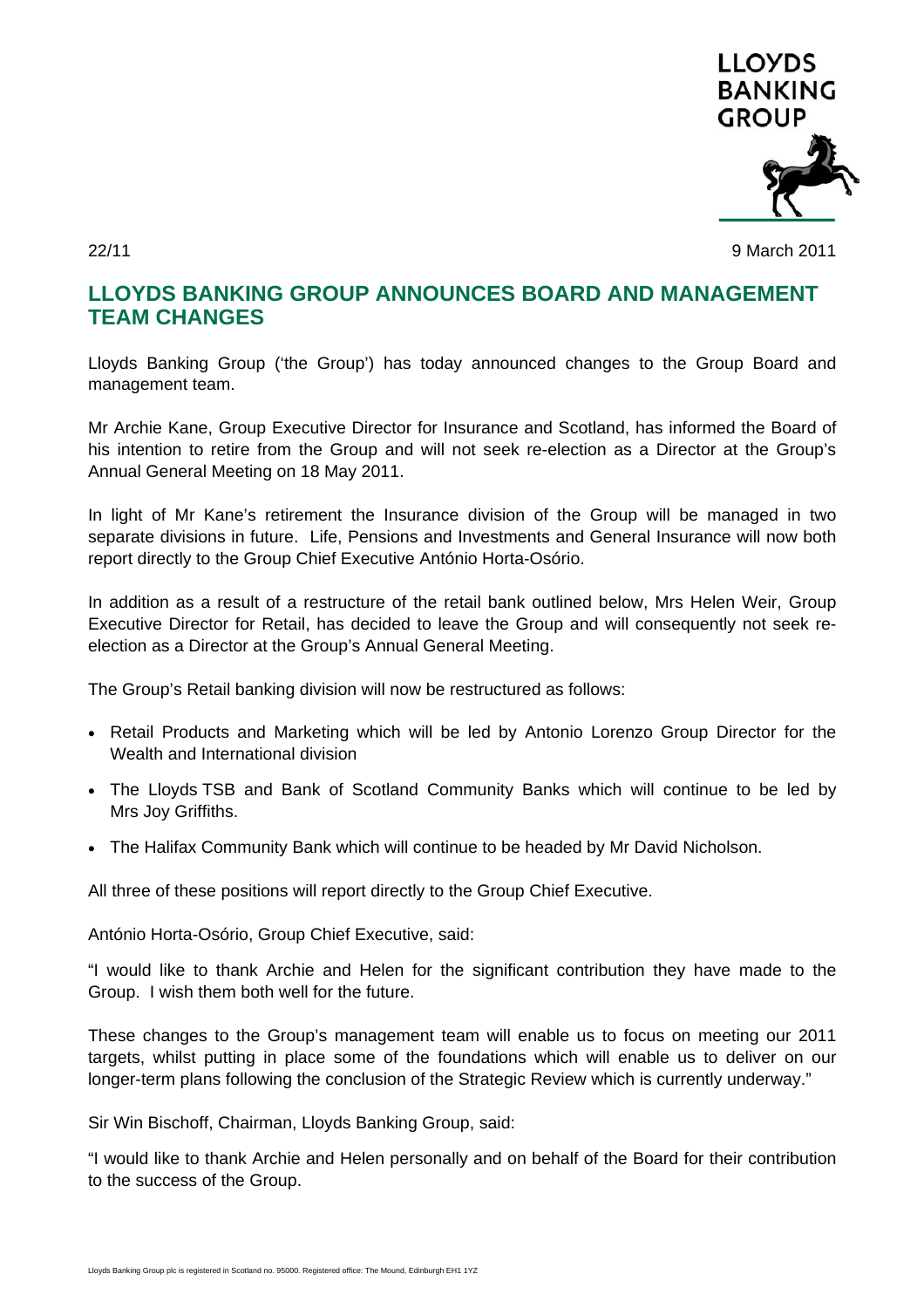Archie has had a long career in the Group since joining TSB in 1986 and has been a member of the Group Board since 2000. He has played an important role in leading and building our insurance businesses and in heading the Scottish Executive, particularly during the challenging times of the recent past.

Helen joined the Group as Finance Director in 2004 and was appointed Group Executive Director of the Retail Bank in April 2008. She has successfully developed the retail banking franchise while representing the Group's interests on various industry bodies including the BBA and serves as a member of the FSA practitioners' panel."

 $-$  END  $-$ 

NOTE TO EDITOR:

Mr Kane and Mrs Weir will receive no compensation beyond their contractual entitlements on leaving the Group.